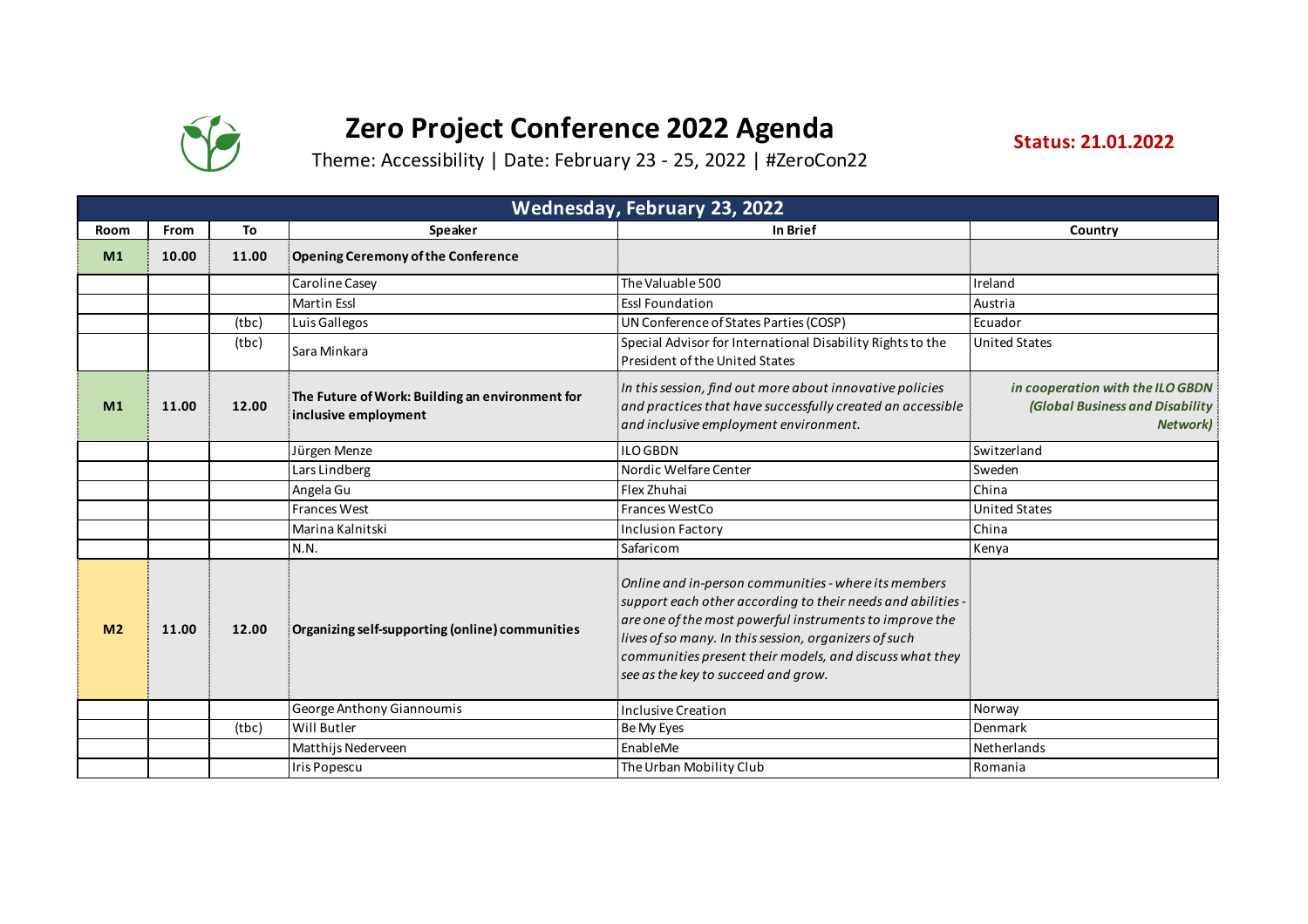| M1             | 12.00 | 13.00 | Web-based orientation maps and apps                  | In this session, orientation maps and other apps are<br>presented that create accessibility for all, covering<br>themes like mobility for wheelchair users, orientation for<br>the blind in public spaces, or even locating free parking<br>lots.                                                                    |                                      |
|----------------|-------|-------|------------------------------------------------------|----------------------------------------------------------------------------------------------------------------------------------------------------------------------------------------------------------------------------------------------------------------------------------------------------------------------|--------------------------------------|
|                |       | (tbc) | <b>Holger Dieterich</b>                              | Sozialhelden                                                                                                                                                                                                                                                                                                         | Germany                              |
|                |       |       | Fiona Jarvis                                         | Blue Badge Style Access Gallery                                                                                                                                                                                                                                                                                      | United Kingdom                       |
|                |       |       | Carlo Castellano                                     | Park4Dis                                                                                                                                                                                                                                                                                                             | Spain                                |
|                |       |       | Faustino Cuadrado                                    | App & Town Companon                                                                                                                                                                                                                                                                                                  | Spain                                |
|                |       |       | Ethan Brooks                                         | Waymap                                                                                                                                                                                                                                                                                                               | United Kingdom                       |
| M <sub>2</sub> | 12.00 | 13.00 | Scaling Innovations in Subsaharan Africa             | In this Session, Awardees and other innovators are<br>presented, as well as their strategies to innovate and<br>scale their projects on the African continent.                                                                                                                                                       |                                      |
|                |       |       | Irene Mbari-Kirika                                   | inAble                                                                                                                                                                                                                                                                                                               | United States/Kenya                  |
|                |       |       | Doreen Chizyuka                                      | WASH Zambia - World Vision                                                                                                                                                                                                                                                                                           | Zambia                               |
|                |       |       | Srilakshmi Subramanyam                               | <b>ECDD</b>                                                                                                                                                                                                                                                                                                          | Ethiopia                             |
|                |       |       | Cloves Ssebadduka                                    | Love Manifested Children's Ministry                                                                                                                                                                                                                                                                                  | Uganda                               |
|                |       |       | Nicole Colmenares Pulido                             | Project Circleg                                                                                                                                                                                                                                                                                                      | Switzerland/East Africa              |
| M <sub>1</sub> | 13.00 | 14.00 | Converting books and stories into accessible formats | This session investigates how books - or more generally<br>stories - can be converted into sets of accessible formats<br>and adapted to various accessibility needs. Moreover,<br>participants will learn how to engage with a community<br>and to collect and share their respective stories using<br>online tools. |                                      |
|                |       |       | Oscar Garcia Munoz                                   | Plena Madrid                                                                                                                                                                                                                                                                                                         | Spain                                |
|                |       |       | Christopher Kurz                                     | Rochester Institute of Technology                                                                                                                                                                                                                                                                                    | <b>United States</b>                 |
|                |       |       | Carla Mauch                                          | Mais Diferenças                                                                                                                                                                                                                                                                                                      | Brazil                               |
|                |       |       | Pablo Lecuona                                        | Asociación Tiflonexos                                                                                                                                                                                                                                                                                                | Argentina                            |
| M <sub>2</sub> | 13.00 | 14.00 | Designing accessible products and services           | In this session, solutions by businesses to deliver<br>accessible products and services are presented, and their<br>challenges are discussed.                                                                                                                                                                        | in cooperation with The Valuable 500 |
|                |       |       | Caroline Casey                                       | The Valuable 500                                                                                                                                                                                                                                                                                                     | United Kingdom                       |
|                |       |       | Christine Hemphill                                   | Open Inclusion                                                                                                                                                                                                                                                                                                       | United Kingdom                       |
|                |       |       | Markus Wimmer                                        | <b>Austrian Post</b>                                                                                                                                                                                                                                                                                                 | Austria                              |
|                |       |       | <b>Michal Rimon</b>                                  | Access Israel                                                                                                                                                                                                                                                                                                        | Israel                               |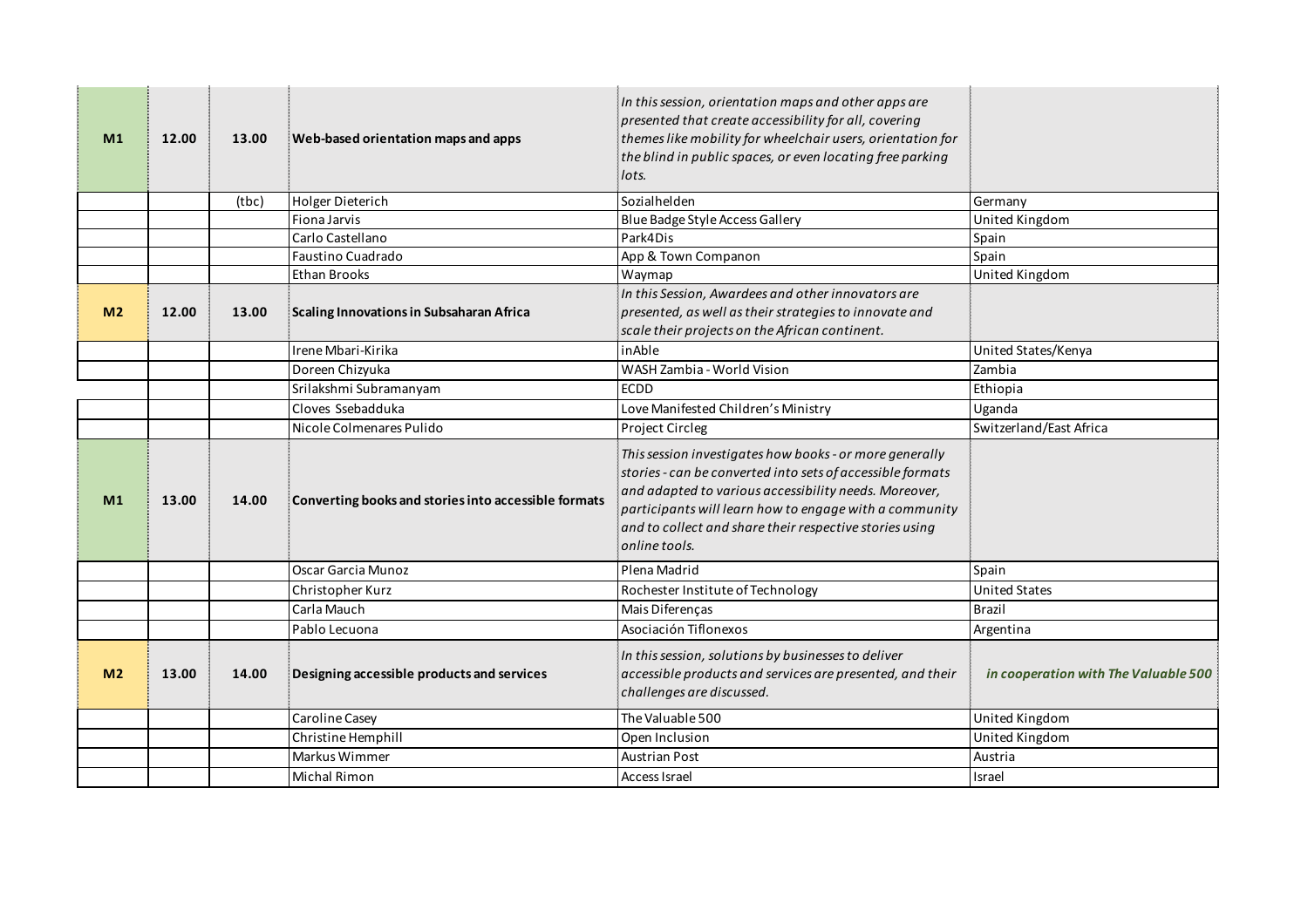| M <sub>1</sub> | 14.00 | 15.00 | Inclusive play and playful learning for children | This session highlights inclusive design for children<br>playgrounds, as well as exciting methods for learning<br>through play and magic!                                                                |                                                                                                           |
|----------------|-------|-------|--------------------------------------------------|----------------------------------------------------------------------------------------------------------------------------------------------------------------------------------------------------------|-----------------------------------------------------------------------------------------------------------|
|                |       |       | Aditi Agrawal                                    | Gudgudee                                                                                                                                                                                                 | India                                                                                                     |
|                |       |       | Ricardo Rosas Díaz                               | Catholic University of Chile                                                                                                                                                                             | Chile                                                                                                     |
|                |       |       | David Banes                                      | Global Symbols                                                                                                                                                                                           | United Kingdom                                                                                            |
|                |       |       | Noa Nitzan                                       | Beit Issie Shapiro                                                                                                                                                                                       | Israel                                                                                                    |
|                |       |       | Kevin Spencer                                    | <b>Hocus Focus</b>                                                                                                                                                                                       | <b>United States</b>                                                                                      |
| M <sub>2</sub> | 14.00 | 15.00 | The accessibilities strategies of "Big Tech"     | In this Forum, leading multinational IT-companies<br>present and discuss their strategies of how to make their<br>products and services more accessible.                                                 |                                                                                                           |
|                |       |       | David Banes                                      | davebanesaccess                                                                                                                                                                                          | United Kingdom                                                                                            |
|                |       |       | Christopher Patnoe                               | Google                                                                                                                                                                                                   | United Kingdom                                                                                            |
|                |       |       | <b>Hector Minto</b>                              | Microsoft                                                                                                                                                                                                | United Kingdom                                                                                            |
|                |       |       | Larry Goldberg                                   | Yahoo!                                                                                                                                                                                                   | <b>United States</b>                                                                                      |
|                |       | (tbc) | Sarah Herrlinger                                 | Apple                                                                                                                                                                                                    | <b>United States</b>                                                                                      |
|                |       | (tbc) | Shadi Abou-Zhara                                 | Amazon                                                                                                                                                                                                   | Austria                                                                                                   |
| M <sub>1</sub> | 15.00 | 16.00 | High-Tech in Assistive Technologies              | The session gives an overview over Assistive Technologies,<br>their purpose and developments. It highlights<br>outstanding innovations with enormous potential to<br>improve work life and private life. | in cooperation with GAATO (The Global<br><b>Alliance of Assistive Technology</b><br><b>Organisations)</b> |
|                |       |       | Evert-Jan Hoogerwerf                             | <b>GAATO and AIAS Bologna onlus</b>                                                                                                                                                                      | Italy                                                                                                     |
|                |       |       | Luc de Witte                                     | GAATO and The Hague University of Applied Science                                                                                                                                                        | Netherlands                                                                                               |
|                |       |       | Claudiu Leverenz                                 | Munevo                                                                                                                                                                                                   | Germany                                                                                                   |
|                |       |       | David Hofer                                      | Lifetool                                                                                                                                                                                                 | Austria                                                                                                   |
|                |       |       | Zacharias Vamvakousis                            | Eyeharp                                                                                                                                                                                                  | Spain                                                                                                     |
|                |       |       | Moran Ran                                        | Atvisor                                                                                                                                                                                                  | Israel                                                                                                    |
| M <sub>2</sub> | 15.00 | 16.00 | Zero Project-Impact Transfer 2022                | Presenting the 10 Impact Transfer-Fellows of 2022 and<br>the replication strategies they have jointly developed<br>with Ashoka in the past six months.                                                   | in cooperation with Fundación<br>Descúbreme and Ashoka Austria                                            |
|                |       |       | Cezarina Niculae                                 | Ashoka                                                                                                                                                                                                   | Spain                                                                                                     |
|                |       |       | Sumita Kunashakaran                              | Zero Project                                                                                                                                                                                             | Austria                                                                                                   |
|                |       |       | Mike Rice                                        | Centre for Access to Football (CAFE)                                                                                                                                                                     | United Kingdom                                                                                            |
|                |       |       | Henry Diaz                                       | Instituto Nacional para Ciegos                                                                                                                                                                           | Colombia                                                                                                  |
|                |       |       | Nina Asterina                                    | Kota Kita                                                                                                                                                                                                | Indonesia                                                                                                 |
|                |       |       | Chandran Rymonds                                 | Jan Vikas Samiti                                                                                                                                                                                         | India                                                                                                     |
|                |       |       | Jaime Grana                                      | <b>Fundacion Eres</b>                                                                                                                                                                                    | Chile                                                                                                     |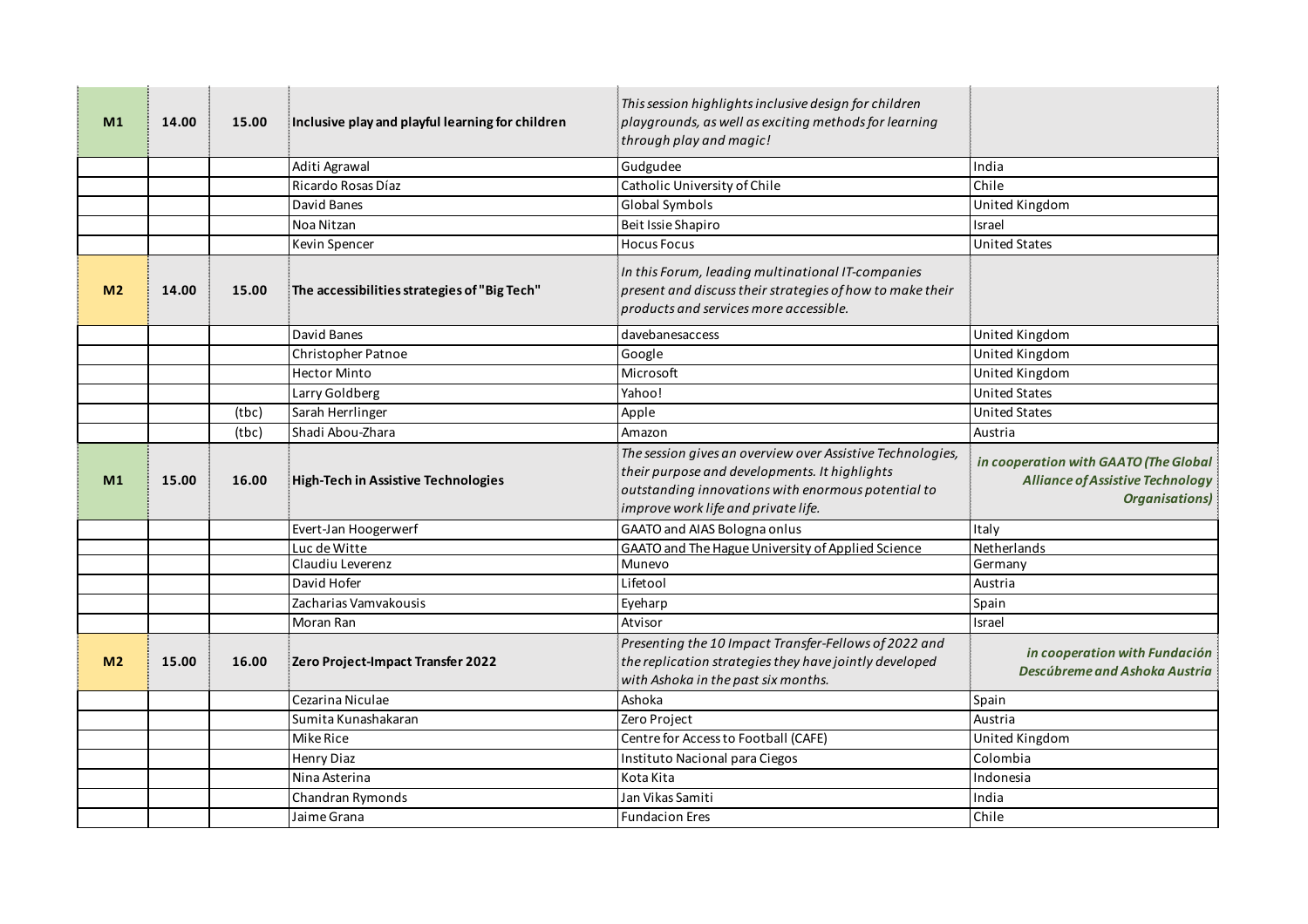|                |       |       | Lilach Segal                                                                 | Access Israel                                                                                                                                                                                                                                                                 | Israel                                                                             |
|----------------|-------|-------|------------------------------------------------------------------------------|-------------------------------------------------------------------------------------------------------------------------------------------------------------------------------------------------------------------------------------------------------------------------------|------------------------------------------------------------------------------------|
|                |       |       | Christopher Kurz                                                             | Rochester Institute of Technology                                                                                                                                                                                                                                             | United States                                                                      |
|                |       |       | Jonathan Hassell                                                             | Hassell Inclusion Ltd                                                                                                                                                                                                                                                         | United Kingdom                                                                     |
|                |       |       | Faustino Cuadrado                                                            | Mass Factory Urban Accessible Mobility                                                                                                                                                                                                                                        | Spain                                                                              |
|                |       |       | Yves Cornu                                                                   | Facil'iti                                                                                                                                                                                                                                                                     | France                                                                             |
| M <sub>1</sub> | 16.00 | 17.00 | Improving web-accessibility                                                  | In this session, the baseline of web-accessibility is<br>explained. Leading innovators present tools that make<br>the web more accessible for people with diverse needs.                                                                                                      | in cooperation with GARI (The Global<br><b>Accessibility Reporting Initiative)</b> |
|                |       |       | Sabine Lobnig                                                                | Mobile & Wireless Forum and GARI                                                                                                                                                                                                                                              | Belgium                                                                            |
|                |       |       | <b>Yves Cornu</b>                                                            | <b>FACILiti</b>                                                                                                                                                                                                                                                               | France                                                                             |
|                |       |       | Nick Lum                                                                     | <b>BeeLine Reader</b>                                                                                                                                                                                                                                                         | <b>United States</b>                                                               |
|                |       |       | Herna Natarajan                                                              | Benetech                                                                                                                                                                                                                                                                      | <b>United States</b>                                                               |
|                |       |       | Olga Berrios                                                                 | Planeta Facil                                                                                                                                                                                                                                                                 | Spain                                                                              |
| M <sub>2</sub> | 16.00 | 17.00 | Acquiring the digital skills that are highly in demand                       | This session introduces the "Digital in Demand" Initiative<br>of the ILO GBDN and is chaired by Susan Scott-Parker,<br>Strategic Advisor of ILO GBDN. Its goal is to enable people<br>with disabilities to access the digital skills which are "in<br>demand" with employers. | in cooperation with ILO GBDN and<br><b>Business Disability International (BDI)</b> |
|                |       |       | Susan Scott Parker                                                           | <b>Business Disability International</b>                                                                                                                                                                                                                                      | United Kingdom                                                                     |
|                |       |       | Jürgen Menze                                                                 | <b>ILO GBDN</b>                                                                                                                                                                                                                                                               | Switzerland                                                                        |
|                |       |       | Daniel Otumbai Omondi                                                        | Graduate at Bridge Academy                                                                                                                                                                                                                                                    | Kenya                                                                              |
|                |       | (tbc) | Francis Ngari                                                                | Safaricom                                                                                                                                                                                                                                                                     | Kenya                                                                              |
|                |       |       | Lesa Bradshaw Bradshaw                                                       | Leroux Consulting                                                                                                                                                                                                                                                             | South Africa                                                                       |
| M1             | 17.00 | 18.00 | Civil for all - how to train the next generation of Civil<br><b>Servants</b> | Drawing Innovative Practices from Sweden, Israel, Chile<br>and others, this session presents training models for civil<br>servants that improved their service quality towards<br>persons with disabilities.                                                                  |                                                                                    |
|                |       |       | Jonathan Palacios, Head of the Intersectoral<br><b>Coordination Section</b>  | Ministry of Social Development and Family, Government of Chile<br>Chile                                                                                                                                                                                                       |                                                                                    |
|                |       |       | Javier González, Professional of the Intersectoral<br>Coordination Section   | Ministry of Social Development and Family, Government of Chile<br>Chile                                                                                                                                                                                                       |                                                                                    |
|                |       |       | Efrat Stern                                                                  | JDC Israel Unlimited                                                                                                                                                                                                                                                          | Israel                                                                             |
|                |       | (tbc) | N.N.                                                                         | Municipal Department of Persons with Disabilities - City of Brazil<br>São Paulo                                                                                                                                                                                               |                                                                                    |
|                |       | (tbc) | N.N.                                                                         | Inter Vlandeeren                                                                                                                                                                                                                                                              | Belgium                                                                            |
|                |       |       |                                                                              | Thursday, February 24, 2022                                                                                                                                                                                                                                                   |                                                                                    |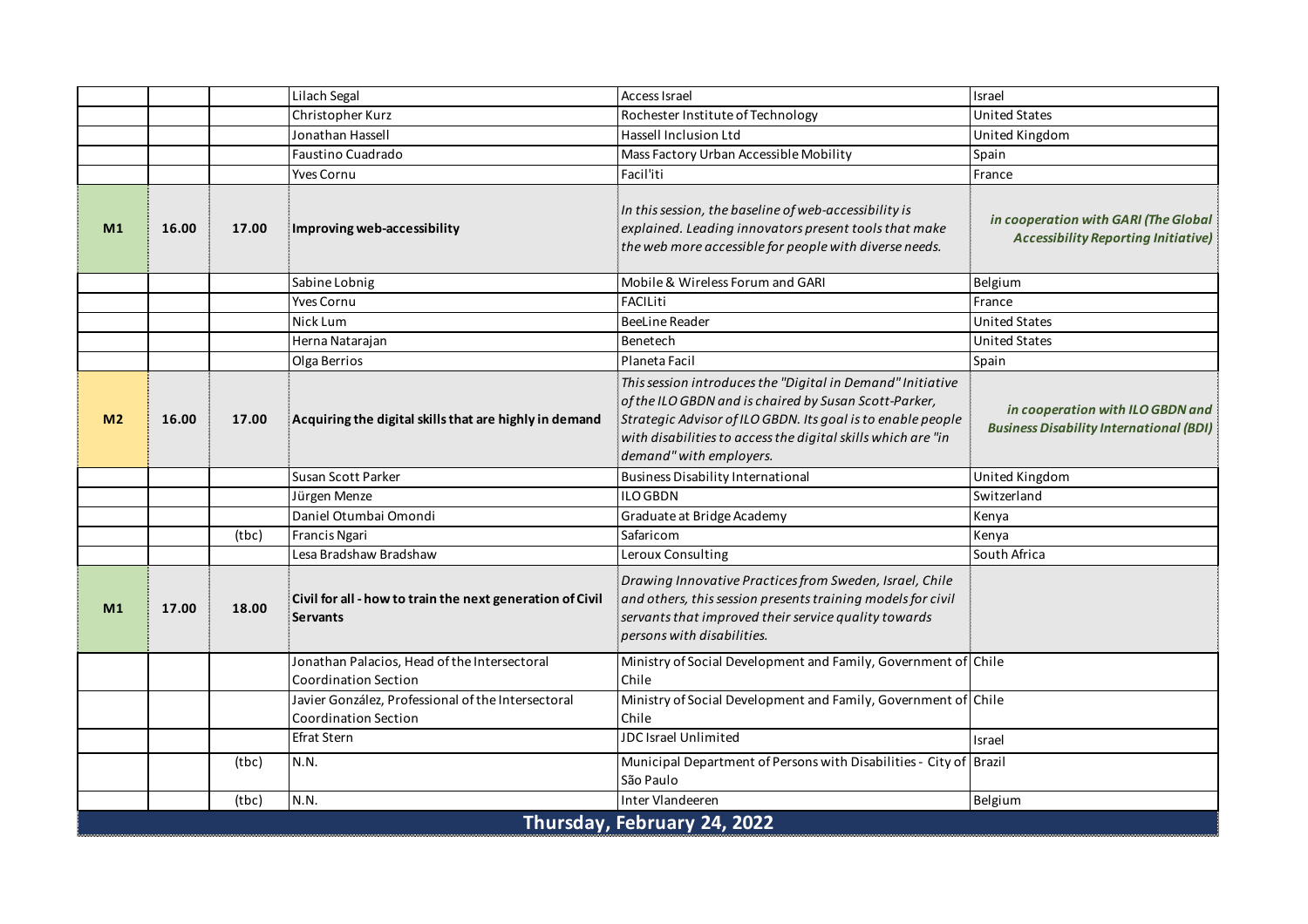| Room           | From | To    | Speaker                                                                                                   | In Brief                                                                                                                                                                                                                                                                                        | Country                               |
|----------------|------|-------|-----------------------------------------------------------------------------------------------------------|-------------------------------------------------------------------------------------------------------------------------------------------------------------------------------------------------------------------------------------------------------------------------------------------------|---------------------------------------|
| M <sub>1</sub> | 9.00 | 10.00 | Technology-based sign-language solutions                                                                  | In this session, ICT-based solutions are presented and<br>discussed that support the learning and usage of sign<br>language such as adding sign language dictionaries to a<br>website, creating interactive telephone platforms, or<br>programming novel - sign language centric - TV stations. |                                       |
|                |      |       | Georg Tschare                                                                                             | Simax                                                                                                                                                                                                                                                                                           | Austria                               |
|                |      |       | Simon Houriez                                                                                             | Elix Bubble                                                                                                                                                                                                                                                                                     | France                                |
|                |      | (tbc) | Miriam Guajardo-Fajardo                                                                                   | <b>Fundacion CNSE</b>                                                                                                                                                                                                                                                                           | Spain                                 |
|                |      | (tbc) | Yoshio Shinoda                                                                                            | Okayama Broadcasting                                                                                                                                                                                                                                                                            | Japan                                 |
|                |      |       | Nick de la Hunt                                                                                           | We Sign it                                                                                                                                                                                                                                                                                      | South Africa                          |
| M <sub>2</sub> | 9.00 | 11.00 | The Zero Project - Asia Summit                                                                            | The first Zero Project - Asia Summit brings together<br>governments and DPOs discussing a blueprint for<br>accessibility in the region and introducing exciting<br>innovations from countries like Indonesia, Singapore,<br>South Korea, Thailand, and Viet Nam.                                |                                       |
|                |      |       | Dayang Nurul Huda                                                                                         | Pusat Ehsan Al-Ameerah Al-Hajjah Maryam                                                                                                                                                                                                                                                         | <b>Brunei</b>                         |
|                |      |       | Eunyong Lee                                                                                               | Excolo                                                                                                                                                                                                                                                                                          | South Korea                           |
|                |      |       | Maulani Rotinsulu                                                                                         | Himpunan Wanita Disabilitas                                                                                                                                                                                                                                                                     | Indonesia                             |
|                |      |       | Phyllis Choo                                                                                              | <b>SG Enable</b>                                                                                                                                                                                                                                                                                | Singapore                             |
|                |      |       | Lauro Purcil                                                                                              | <b>ASEAN Disability Forum</b>                                                                                                                                                                                                                                                                   | Philippines                           |
|                |      |       | Marissa Lee Medjeral-Mills                                                                                | Disabled People's Association                                                                                                                                                                                                                                                                   | Singapore                             |
|                |      |       | Havishyan Thakral                                                                                         | Enklude                                                                                                                                                                                                                                                                                         | Indonesia                             |
| M <sub>3</sub> | 9.30 | 11.00 | Kumiko Fujiwara<br>Alle können barrierefrei! - die inklusive<br>Unternehmenskultur (in deutscher Sprache) | DPI Women's Network<br>Wie schaffe ich eine inklusive Unternehmenskultur? In<br>diesem Workshop werden fünf Perspektiven aufgegriffen,<br>die zur Erhöhung der Barrierefreiheit für Menschen mit<br>Behinderungen beitragen, von der Strategie bis zu den<br>Produkten und Services.            | Japan<br>In Kooperation mit myAbility |
|                |      |       | Wolfgang Kowatsch                                                                                         | myAbility                                                                                                                                                                                                                                                                                       | Austria                               |
|                |      |       | Christian Bugl                                                                                            | Takeda                                                                                                                                                                                                                                                                                          | Austria                               |
|                |      | (tbc) | Heidemarie Egger                                                                                          | Expertin für inklusive Öffentlichkeitsarbeit                                                                                                                                                                                                                                                    | Austria                               |
|                |      | (tbc) | Nicole Steger                                                                                             | Ikea                                                                                                                                                                                                                                                                                            | Austria                               |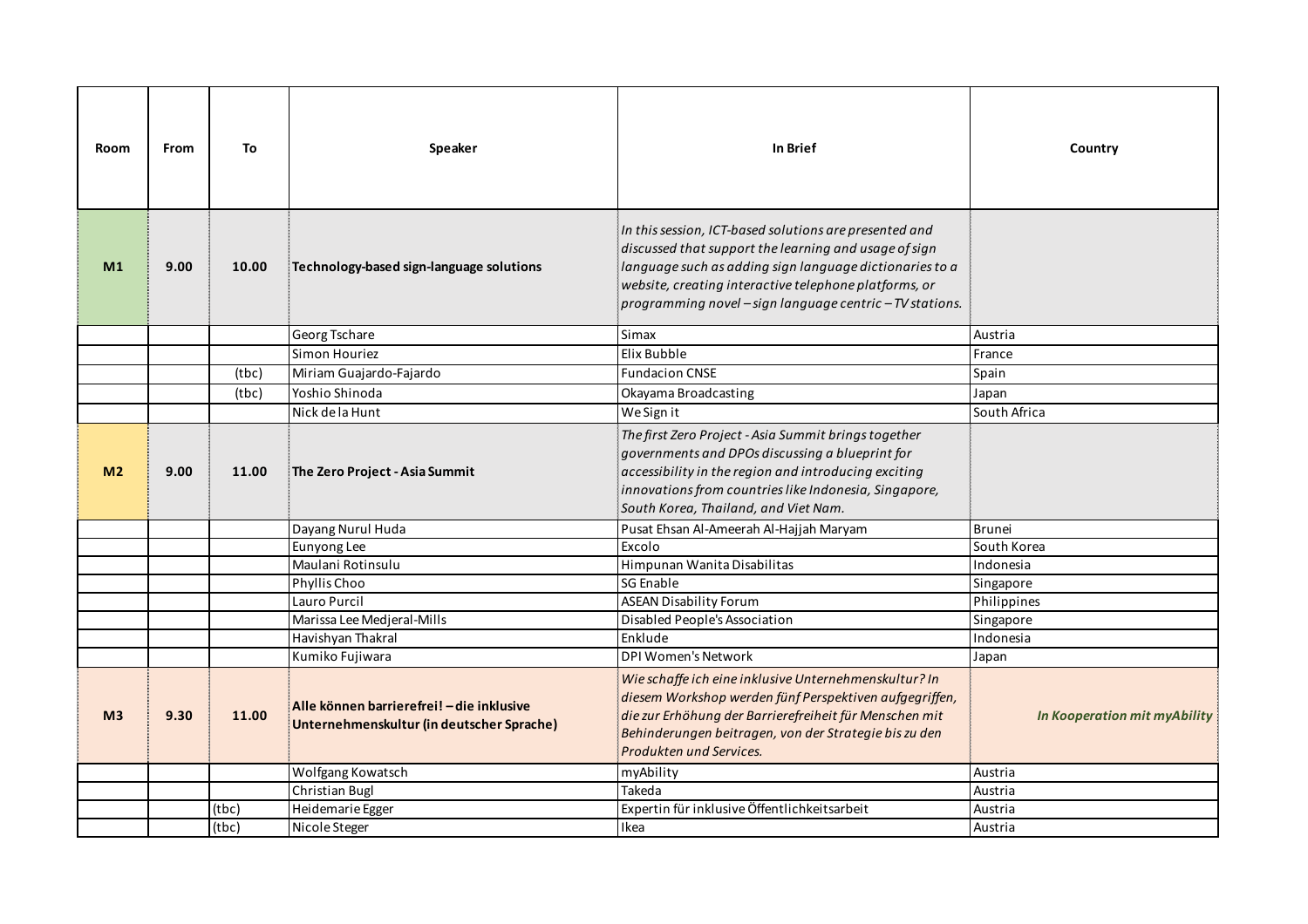|                |       | (tbc) | N.N.                                                                     | Österreichische Post                                                                                                                                                                                                                  | Austria                           |
|----------------|-------|-------|--------------------------------------------------------------------------|---------------------------------------------------------------------------------------------------------------------------------------------------------------------------------------------------------------------------------------|-----------------------------------|
| M <sub>1</sub> | 10.00 | 11.30 | Zero Project's Shark Tank                                                | Five high-tech start-ups pitch to experienced investors,<br>who question their potential to create a succesful<br>company and an impact in accessibility.                                                                             |                                   |
|                |       |       | Christopher Patnoe                                                       | Google                                                                                                                                                                                                                                | United Kingdom                    |
|                |       |       | Ka Yiu Cheng                                                             | The Chinese University of Hong Kong                                                                                                                                                                                                   | China                             |
|                |       |       | Natalí González                                                          | <b>Fundacion ONCE</b>                                                                                                                                                                                                                 | Spain                             |
|                |       |       | Jose Luis Borau Jordan                                                   | <b>Fundacion ONCE</b>                                                                                                                                                                                                                 | Spain                             |
|                |       |       | Tanya Korach                                                             | Migdal Or                                                                                                                                                                                                                             | Israel                            |
|                |       |       | Ramy Soliman                                                             | Bonocle                                                                                                                                                                                                                               | Qatar                             |
|                |       | (tbc) | Sarojini Subbiah                                                         | <b>Mphasis</b>                                                                                                                                                                                                                        | India                             |
| M <sub>2</sub> | 11.00 | 12.00 | <b>Hacking the hackathon</b>                                             | What is a hackathon and how can it be organized online<br>and in an accessible manner? Experienced hackathon-<br>organizers from around the world underline how<br>accessible hackathons can put together in an inclusive<br>fashion. |                                   |
|                |       |       | George Anthony Giannoumis                                                | Oslo Metropolitan University                                                                                                                                                                                                          | Norway                            |
|                |       |       | Sayomdeb Mukherjee                                                       | Enable India                                                                                                                                                                                                                          | India                             |
|                |       |       | N.N.                                                                     | Israeli Embassy in Japan                                                                                                                                                                                                              | Israel/Japan                      |
|                |       |       | N.N.                                                                     | GIZ                                                                                                                                                                                                                                   | Germany/South Africa              |
| M <sub>3</sub> | 11.00 | 12.30 | Menschen mit Behinderungen in Werbung & Medien<br>(in deutscher Sprache) | In diesem Forum werden Kampagnen, die das Bild, das<br>Medien, Werbung und NGOs von Menschen mit<br>Behinderungen in der Öffentlichkeit zeichnen, kritisch<br>analysiert und Verbesserungsvorschläge formuliert.                      | <b>In Kooperation mit dem ORF</b> |
|                |       |       | Franz Josef Huainigg                                                     | ORF                                                                                                                                                                                                                                   | Austria                           |
|                |       |       | Andreas Onea                                                             | <b>ORF</b>                                                                                                                                                                                                                            | Austria                           |
|                |       |       | Tanja Dietrich-Hübner                                                    | <b>Billa AG</b>                                                                                                                                                                                                                       | Austria                           |
|                |       | (tbc) | Hansjörg Hofer                                                           | Behindertenanwalt                                                                                                                                                                                                                     | Austria                           |
|                |       |       | Heidemarie Egger                                                         | Expertin für inklusive Öffentlichkeitsarbeit                                                                                                                                                                                          | Austria                           |
|                |       |       | Andreas Spiegel                                                          | <b>DDB</b>                                                                                                                                                                                                                            | Austria                           |
|                |       |       | Miriam Labus                                                             | ORF                                                                                                                                                                                                                                   | Austria                           |
|                |       |       | Ernst Schwarz                                                            | PS Film                                                                                                                                                                                                                               | Austria                           |
|                |       | (tbc) | Philipp Hansa                                                            | <b>ORF</b>                                                                                                                                                                                                                            | Austria                           |
|                |       |       | Golli Marboe                                                             | Freier Journalist und Filmprodzent                                                                                                                                                                                                    | Austria                           |
|                |       | (tbc) | Stefanie Groiss-Horowitz                                                 | <b>ORF</b>                                                                                                                                                                                                                            | Austria                           |
|                |       | (tbc) | Constanze Hill                                                           | Radiomoderatorin & Coach                                                                                                                                                                                                              | Austria                           |
|                |       | (tbc) | Lorenz Lohr                                                              | <b>ORF</b>                                                                                                                                                                                                                            | Austria                           |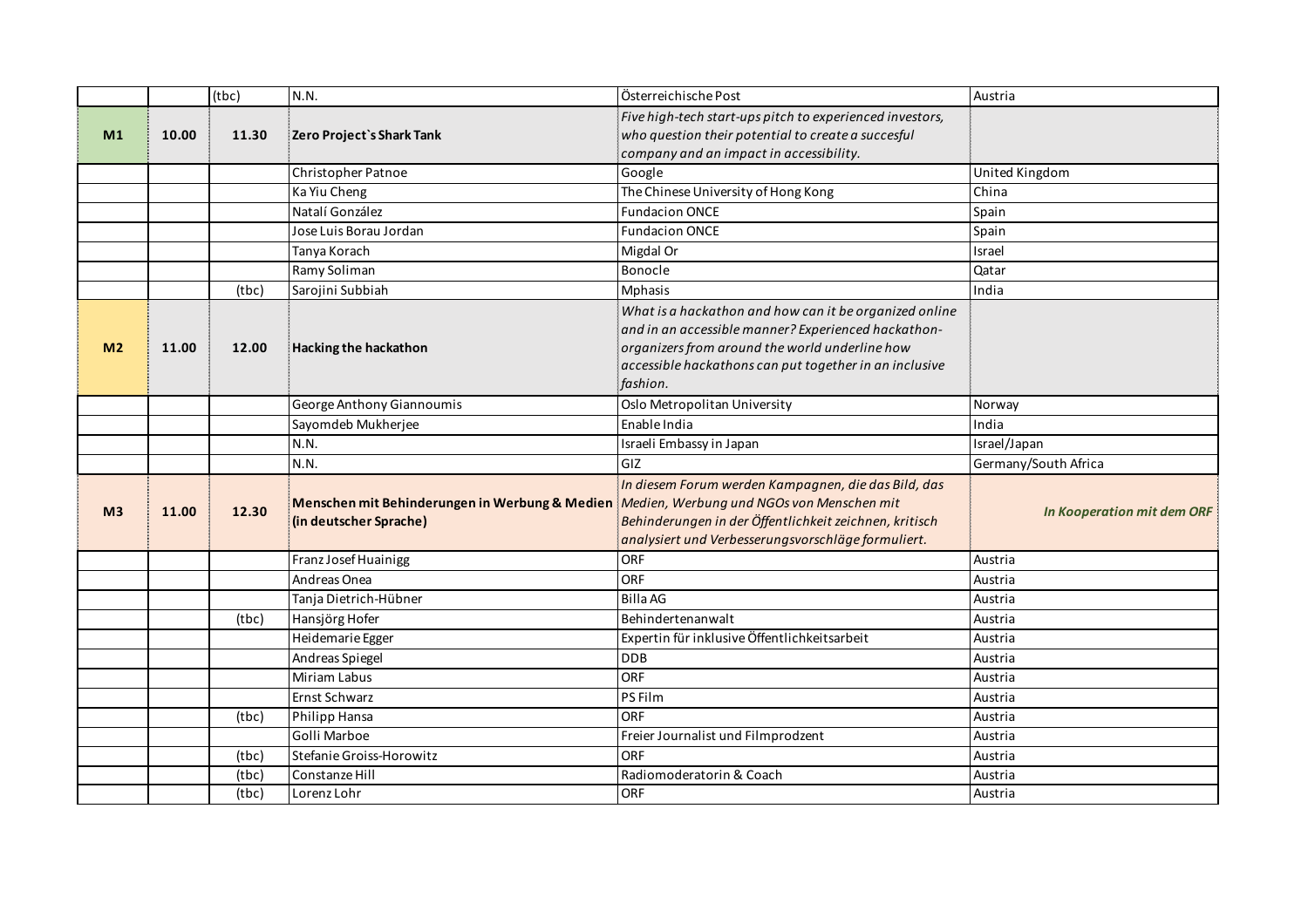| M <sub>1</sub> | 11.30 | 12.45 | How to tap the potential of start-ups from India | India is a large source of technology-driven innovations<br>supporting accessibility and inclusion, with enormous<br>potential for "south-south"-cooperation's. In this session,<br>a select group of Indian-based start-ups are presented<br>and questioned by Indian experts. | in cooperation with Youth4Jobs, India |
|----------------|-------|-------|--------------------------------------------------|---------------------------------------------------------------------------------------------------------------------------------------------------------------------------------------------------------------------------------------------------------------------------------|---------------------------------------|
|                |       |       |                                                  | In this session, practical examples of the usage Machine                                                                                                                                                                                                                        |                                       |
| M <sub>1</sub> | 13.00 | 14.00 | The practical usage of Artificial Intelligence   | Learning and Articifical Intelligence in areas like<br>orientation, job hiring or translation are presented, and<br>the dangers and pitfalls in creating an inclusive and just<br>society discussed. The publication "Zero Project Explains<br>the Basics" is presented.        |                                       |
|                |       |       | David Banes                                      | davebanesaccess                                                                                                                                                                                                                                                                 | United Kingdom                        |
|                |       |       | Klaus Höckner                                    | Austrian Association supporting the Blind and Visually<br>Impaired                                                                                                                                                                                                              | Austria                               |
|                |       |       | Paul Mayer                                       | Atempo                                                                                                                                                                                                                                                                          | Austria                               |
|                |       |       | Nehat Krasniqi                                   | Alana                                                                                                                                                                                                                                                                           | United Kingdom                        |
|                |       |       | Christopher Patnoe                               | Google                                                                                                                                                                                                                                                                          | United Kingdom                        |
|                |       |       | Sara Smolley                                     | Voiceitt                                                                                                                                                                                                                                                                        | Israel                                |
| M <sub>3</sub> | 13.00 | 14.00 | <b>Go Austria!</b> (in deutscher Sprache)        | Go Austria ist ein Initiative der Essl Foundation,<br>ausgewählte Zero Project Awardees direkt mit<br>potenziellen Partnern in Österreich zu vernetzen. In dieser<br>Session wird das Modell und die ersten Erfahrungen<br>vorgestellt.                                         |                                       |
|                |       | (tbc) | Michael Hilbert                                  | Ashoka Visionary Program                                                                                                                                                                                                                                                        | Austria                               |
|                |       |       | Eva Maikisch                                     | zeitgeist events & more                                                                                                                                                                                                                                                         | Austria                               |
|                |       |       | Silke Ploder                                     | zeitgeist events & more                                                                                                                                                                                                                                                         | Austria                               |
| M <sub>2</sub> | 13.00 | 14.00 | Let's Talk About Sex                             | This session works with different approaches from across<br>the globe that successfully overcome the stigma of<br>persons with disabilities and their sexuality.                                                                                                                |                                       |
|                |       | (tbc) | Connie Vandarakis                                | DanceAbility                                                                                                                                                                                                                                                                    | <b>United States</b>                  |
|                |       |       | Nadine Dlouhy                                    | Equalizent                                                                                                                                                                                                                                                                      | Austria                               |
|                |       |       | Marissa Lee Medjeral-Mills                       | DisOrdinary Love                                                                                                                                                                                                                                                                | Singapore                             |
|                |       |       | Izzy Kaufman                                     | Disability Pride PA                                                                                                                                                                                                                                                             | <b>United States</b>                  |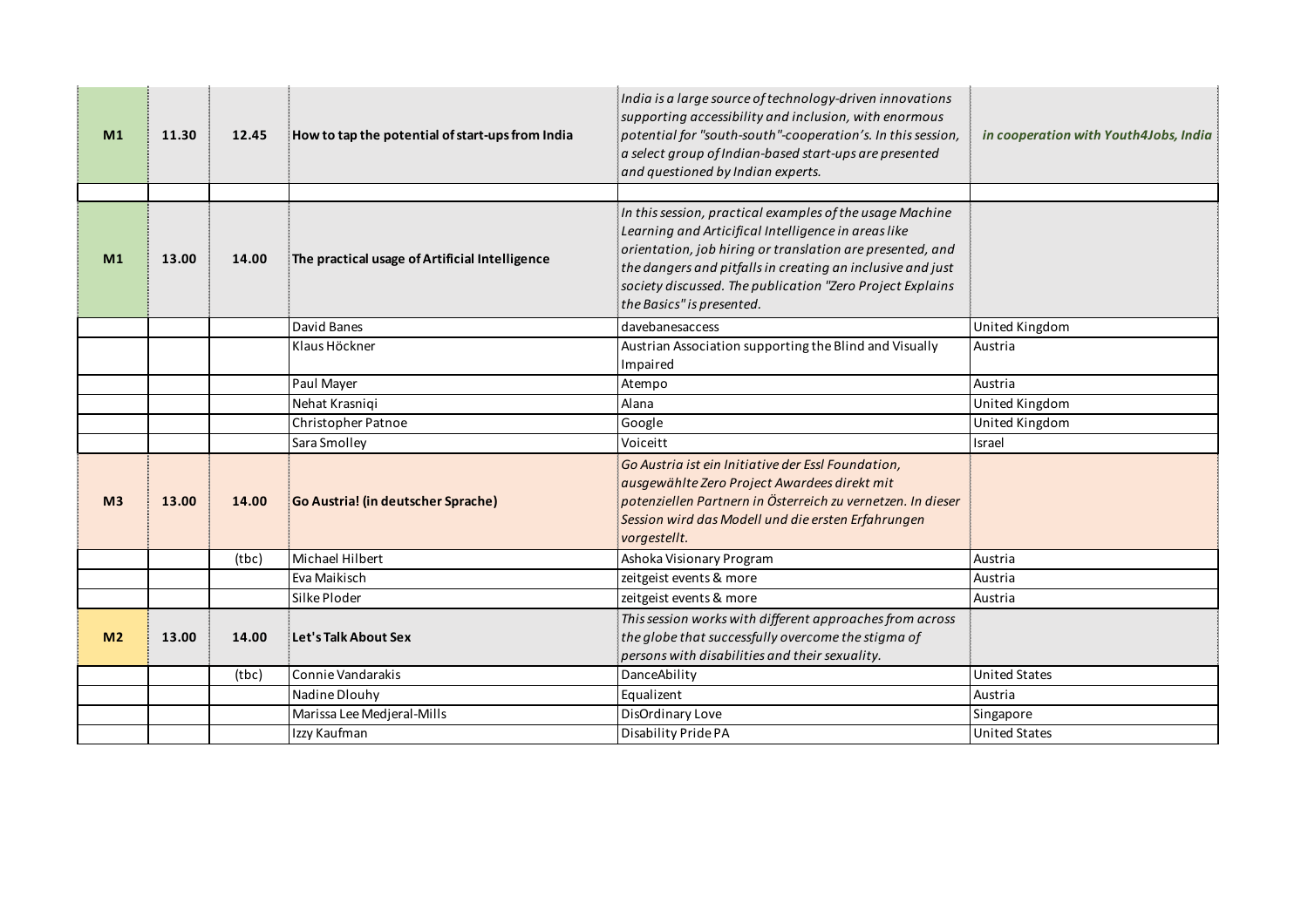| M1             | 14.00 | 15.00 | Public policies improving the legal frameworks for<br>accessibility | This session will highlight good practices - and 2022 Zero<br>Project Awardees-from Canada, Poland, and the United<br>States that have helped to remove barriers for all with<br>sound policies, action plans, and regulations to ensure<br>internet accessibility. | in cooperation with the Embassy of<br><b>Canada to Austria</b> |
|----------------|-------|-------|---------------------------------------------------------------------|---------------------------------------------------------------------------------------------------------------------------------------------------------------------------------------------------------------------------------------------------------------------|----------------------------------------------------------------|
|                |       |       | Robin Tim Weis                                                      | Zero Project                                                                                                                                                                                                                                                        | Austria                                                        |
|                |       |       | N.N.                                                                | Ministry of Public Services and Procurement and<br>Accessibility                                                                                                                                                                                                    | Canada                                                         |
|                |       |       | N. N.                                                               | Ministry of Regional Development                                                                                                                                                                                                                                    | Poland                                                         |
|                |       |       | N.N.                                                                | Inter Vlandeeren                                                                                                                                                                                                                                                    | Belgium                                                        |
|                |       |       | Michael Reardon                                                     | Office of Disability Employment Policy - U.S. Department of United States<br>Labor                                                                                                                                                                                  |                                                                |
| M <sub>2</sub> | 14.00 | 15.00 | The Future Is Female                                                | A panel discussing the cross cutting issues facing women<br>with disabilities across the globe.                                                                                                                                                                     |                                                                |
|                |       |       | Kathryn Johnson                                                     | St. Cloud State University                                                                                                                                                                                                                                          | <b>United States</b>                                           |
|                |       |       | Xiarong Zhou                                                        |                                                                                                                                                                                                                                                                     | China                                                          |
|                |       |       | Fatma Al Jassim                                                     | Disability Empowerment Consultant                                                                                                                                                                                                                                   | United Arab Emirates                                           |
| M <sub>3</sub> | 14.30 | 16.00 | Hi-Tech Start-Ups aus Österreich (in deutscher<br>Sprache)          | In dieser Session werden ausgewählte technoligische<br>Innovationen aus Österreich im Bereich Inklusion und<br>Barrierefreiheit kurz vorgestellt und stehen davor und<br>danach für Kontaktmöglichkeiten zur Verfügung.                                             |                                                                |
|                |       | (tbc) | Martin Morandell                                                    | Smartinlive                                                                                                                                                                                                                                                         | Austria                                                        |
|                |       |       | Georg Tschare                                                       | Simax                                                                                                                                                                                                                                                               | Austria                                                        |
|                |       | (tbc) | Werner Bischof                                                      | GuideMe                                                                                                                                                                                                                                                             | Austria                                                        |
|                |       | (tbc) | <b>Markus Raffer</b>                                                | Innomake                                                                                                                                                                                                                                                            | Austria                                                        |
|                |       |       | Paul Mayer                                                          | Atempo                                                                                                                                                                                                                                                              | Austria                                                        |
|                |       |       | Barbara Operschall                                                  | Speechcode                                                                                                                                                                                                                                                          | Austria                                                        |
|                |       |       | Kornelius Pesut                                                     | ÖGS                                                                                                                                                                                                                                                                 | Austria                                                        |
|                |       | (tbc) | Alexander Guano                                                     | Hörbücherei                                                                                                                                                                                                                                                         | Austria                                                        |
|                |       | (tbc) | Gabriel Unterholzer                                                 | dec112                                                                                                                                                                                                                                                              | Austria                                                        |
|                |       |       | Christian Schinko                                                   | Unicredit Bank                                                                                                                                                                                                                                                      | Austria                                                        |
|                |       |       | David Hofer                                                         | Wheelsim                                                                                                                                                                                                                                                            | Austria                                                        |
| M <sub>2</sub> | 15.00 | 17.00 | Zero Project Business Forum: Champions in<br>accessibility          | Multinational corporations from different sectors share<br>challenges and lessons learned in the implementation of<br>global accessibility and inclusion programs.                                                                                                  | in cooperation with Ruh Global Impact<br>& The Valuable 500    |
|                |       |       | Caroline Casey                                                      | The Valuable 500                                                                                                                                                                                                                                                    | United Kingdom                                                 |
|                |       |       | Debra Ruh                                                           | Ruh Global Impact                                                                                                                                                                                                                                                   | <b>United States</b>                                           |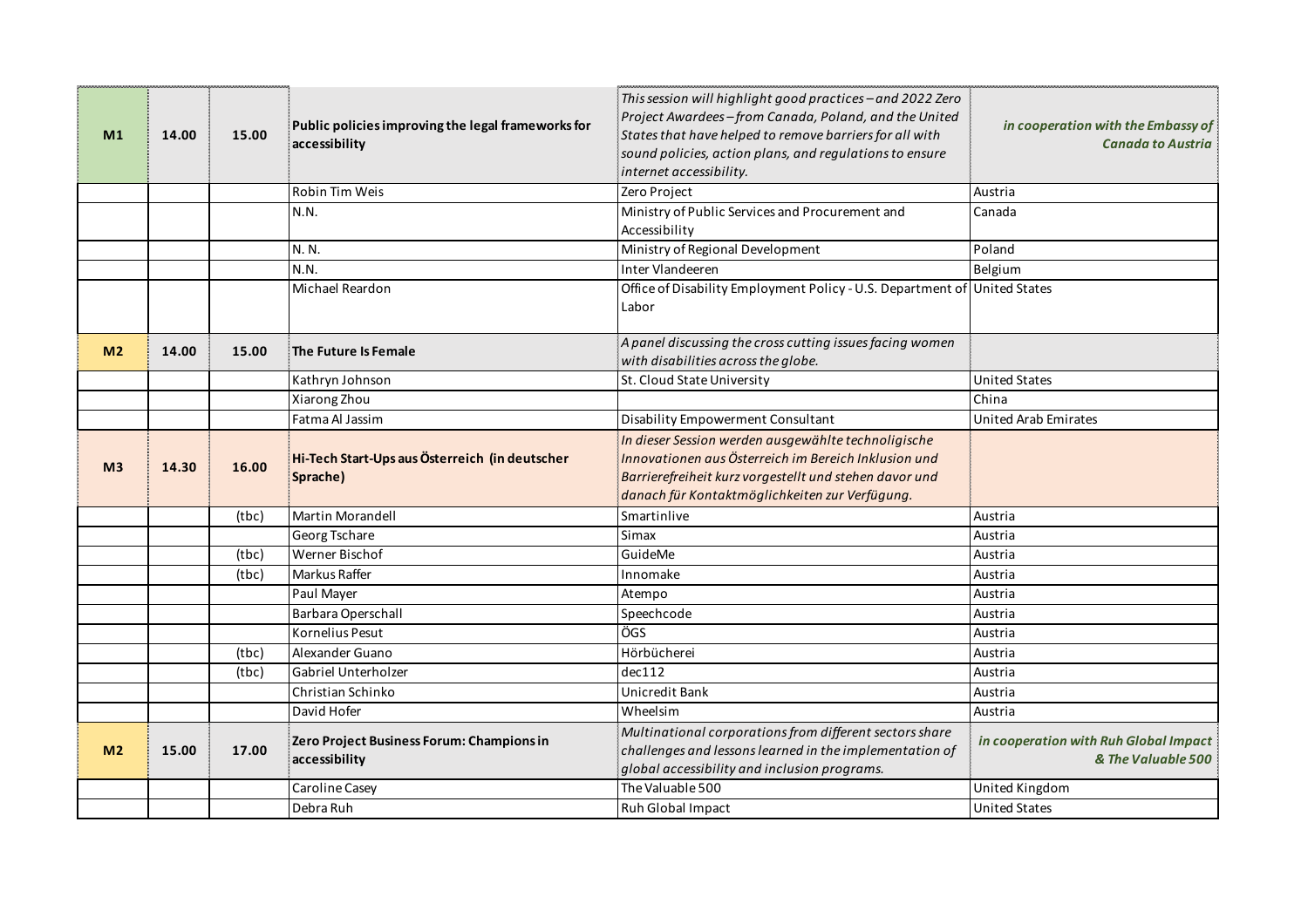|                |       |       | Angela Gu                                                                                                               | Flex Zhuhai                                                                                                                                                                                                                                  | China                |
|----------------|-------|-------|-------------------------------------------------------------------------------------------------------------------------|----------------------------------------------------------------------------------------------------------------------------------------------------------------------------------------------------------------------------------------------|----------------------|
|                |       |       | Darren Rowan                                                                                                            | Eli Lilly                                                                                                                                                                                                                                    | United Kingdom       |
|                |       |       | Lori Golden                                                                                                             | EY                                                                                                                                                                                                                                           | <b>United States</b> |
|                |       |       | Alexandra Nothnagel                                                                                                     | Atos                                                                                                                                                                                                                                         | France               |
|                |       | (tbc) | Guilherme Gomes                                                                                                         | Nestlé                                                                                                                                                                                                                                       | <b>Brazil</b>        |
|                |       |       | N. N.                                                                                                                   | Safaricom                                                                                                                                                                                                                                    | Kenya                |
| M <sub>1</sub> | 16.00 | 17.00 | Documentary premiere: How to drive a Formula 1-car : "Driving a Formula-1 Car with your Thoughts"<br>with your thoughts | Join the Zero Project for the exclusive premiere of the<br>documentary, which will highlight how the field of<br>neurosciences have removed racing barriers for all.                                                                         |                      |
|                |       |       | Michael Fembek                                                                                                          | <b>Essl Foundation</b>                                                                                                                                                                                                                       | Austria              |
|                |       |       | Rodrigo Huebner Mendes                                                                                                  | Diversa                                                                                                                                                                                                                                      | <b>Brazil</b>        |
|                |       |       | Tan Le                                                                                                                  | EMOTIV Neurotech f. t. Global Community                                                                                                                                                                                                      | <b>United States</b> |
|                |       |       | Jeremy Snyder                                                                                                           | TFA Group                                                                                                                                                                                                                                    | <b>United States</b> |
| M <sub>1</sub> | 18.30 | 20.30 | The Award Ceremony                                                                                                      | The #ZeroCon22 Award Ceremony will see the Innovative<br>Practices and Innovative Policies of 2022 receive their<br>award. In addition, the Financial Inclusion Award 2022<br>of Unicredit Bank Austria will be awarded on this<br>occasion. |                      |
|                |       |       | Caroline Casey                                                                                                          | The Valuable 500 (Moderator)                                                                                                                                                                                                                 | Ireland              |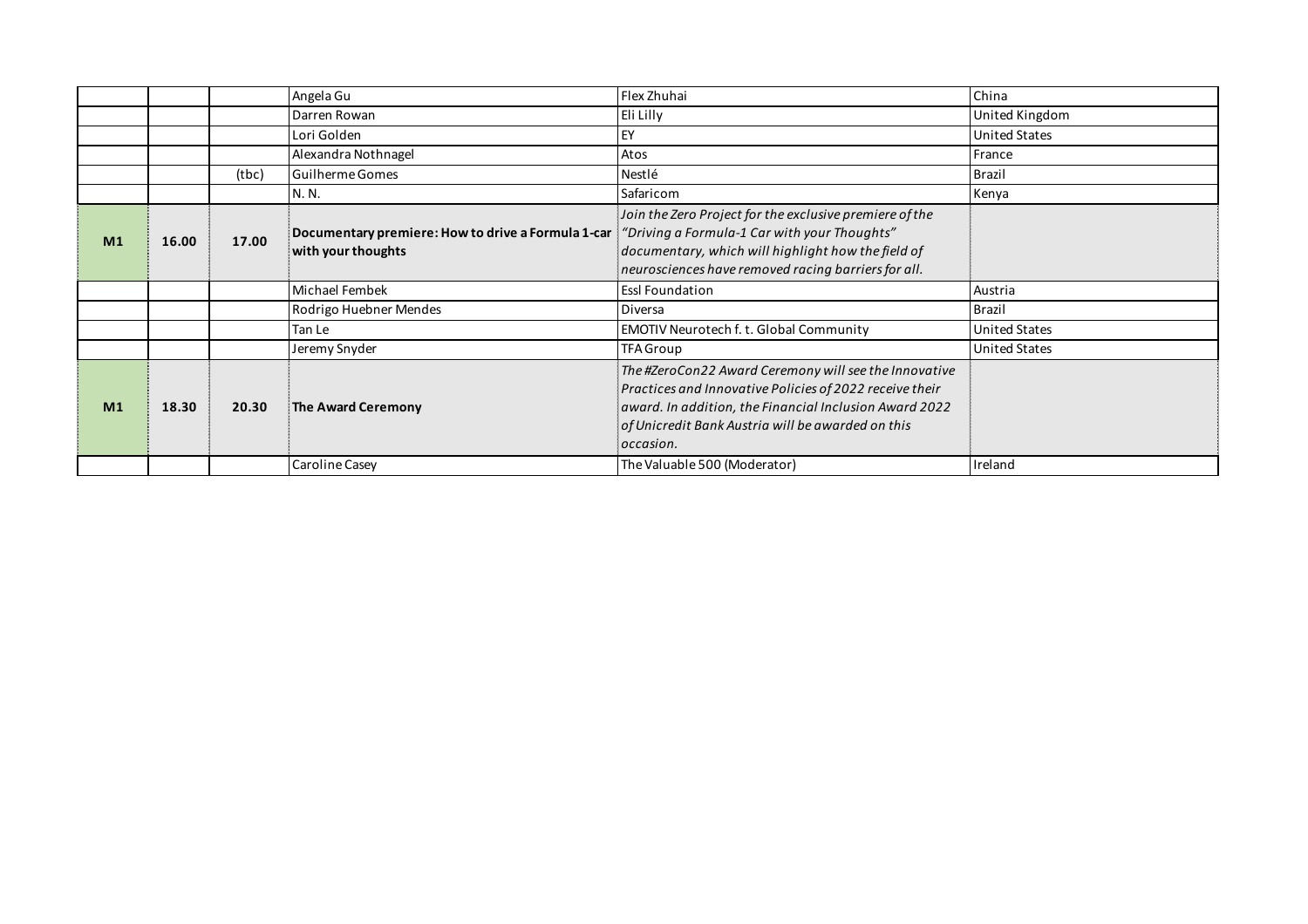|                |       |       | Mallory Wegemann                             | Paralympic Swimmer and Gold Medalist                                                                                                                                                                                                 | <b>United States</b>                                                   |
|----------------|-------|-------|----------------------------------------------|--------------------------------------------------------------------------------------------------------------------------------------------------------------------------------------------------------------------------------------|------------------------------------------------------------------------|
|                |       |       |                                              | Friday, February 25, 2022                                                                                                                                                                                                            |                                                                        |
| <b>Room</b>    | From  | To    | Speaker                                      | In Brief                                                                                                                                                                                                                             | Country                                                                |
| M <sub>1</sub> | 9.00  | 10.00 | Making financial services accessible for all | As digitalization continues to take over the financial<br>sector, banks and financial tech-startups are developing<br>services that ensure that banking services become - and<br>continue to remain - accessible for all.            |                                                                        |
|                |       |       | Kathryn Townsend                             | <b>Barclays</b>                                                                                                                                                                                                                      | United Kingdom                                                         |
|                |       | (tbc) | Zhen Diao                                    | WeBank                                                                                                                                                                                                                               | China                                                                  |
|                |       | (tbc) | Thomas Jelinek                               | Hayaku                                                                                                                                                                                                                               | Czech Republic                                                         |
|                |       |       | Oksana Chuchunkova                           | Disability Consultant                                                                                                                                                                                                                | Russia                                                                 |
| M <sub>2</sub> | 9.00  | 10:30 | Accessibility of public transportation       | Outstanding solutions in public transport from, among<br>others, Poland, Spain and South Africa are presented and<br>the accessibility of public transport systems is discussed<br>with various stakeholders from different sectors. | in cooperation with Atos & Business<br><b>Disability International</b> |
|                |       |       | Neil Milliken                                | Atos                                                                                                                                                                                                                                 | United Kingdom                                                         |
|                |       |       | Susan Scott-Parker                           | <b>Business Disability International</b>                                                                                                                                                                                             | United Kingdom                                                         |
|                |       |       | Ewa Raczynska-Bulawa                         | Łódzka Kolej Aglomeracyjna                                                                                                                                                                                                           | Poland                                                                 |
|                |       | (tbc) | Theo Quick                                   | Atos                                                                                                                                                                                                                                 | United Kingdom                                                         |
|                |       |       | Joanna Wooten                                | Independent Disability Advisor Group                                                                                                                                                                                                 | United Kingdom                                                         |
|                |       |       | Hilal Kahraman                               | iGA                                                                                                                                                                                                                                  | Turkey                                                                 |
|                |       |       | <b>Guy Davies</b>                            | <b>Disability Solutions Ltd</b>                                                                                                                                                                                                      | South Africa                                                           |
|                |       | (tbc) | Mustafa Sharifi                              | City of Zagreb                                                                                                                                                                                                                       | Croatia                                                                |
|                |       |       | Jasmina Khanna                               | Atos Syntel                                                                                                                                                                                                                          | India                                                                  |
|                |       | (tbc) | N. N.                                        | Transportes Metropolitanos de Barcelona                                                                                                                                                                                              | Spain                                                                  |
| M <sub>1</sub> | 10.00 | 11.00 | <b>Replicable Innovations from Asia</b>      | Low cost, innovative solutions that have been developed<br>in Asia, and that can be easily replicated around the<br>world within developing economies.                                                                               |                                                                        |
|                |       | (tbc) | Havishyan Thakral                            | Enklude                                                                                                                                                                                                                              | Indonesia                                                              |
|                |       | (tbc) | N.N.                                         | Maharakham University                                                                                                                                                                                                                | Thailand                                                               |
|                |       | (tbc) | N.N.                                         | Puspadi Bali                                                                                                                                                                                                                         | Indonesia                                                              |
|                |       | (tbc) | N.N.                                         | Suarise                                                                                                                                                                                                                              | Indonesia                                                              |
|                |       | (tbc) | N.N.                                         | Light for the World                                                                                                                                                                                                                  | Cambodia                                                               |
|                |       | (tbc) | N.N.                                         | Samphia Foundation                                                                                                                                                                                                                   | Cambodia                                                               |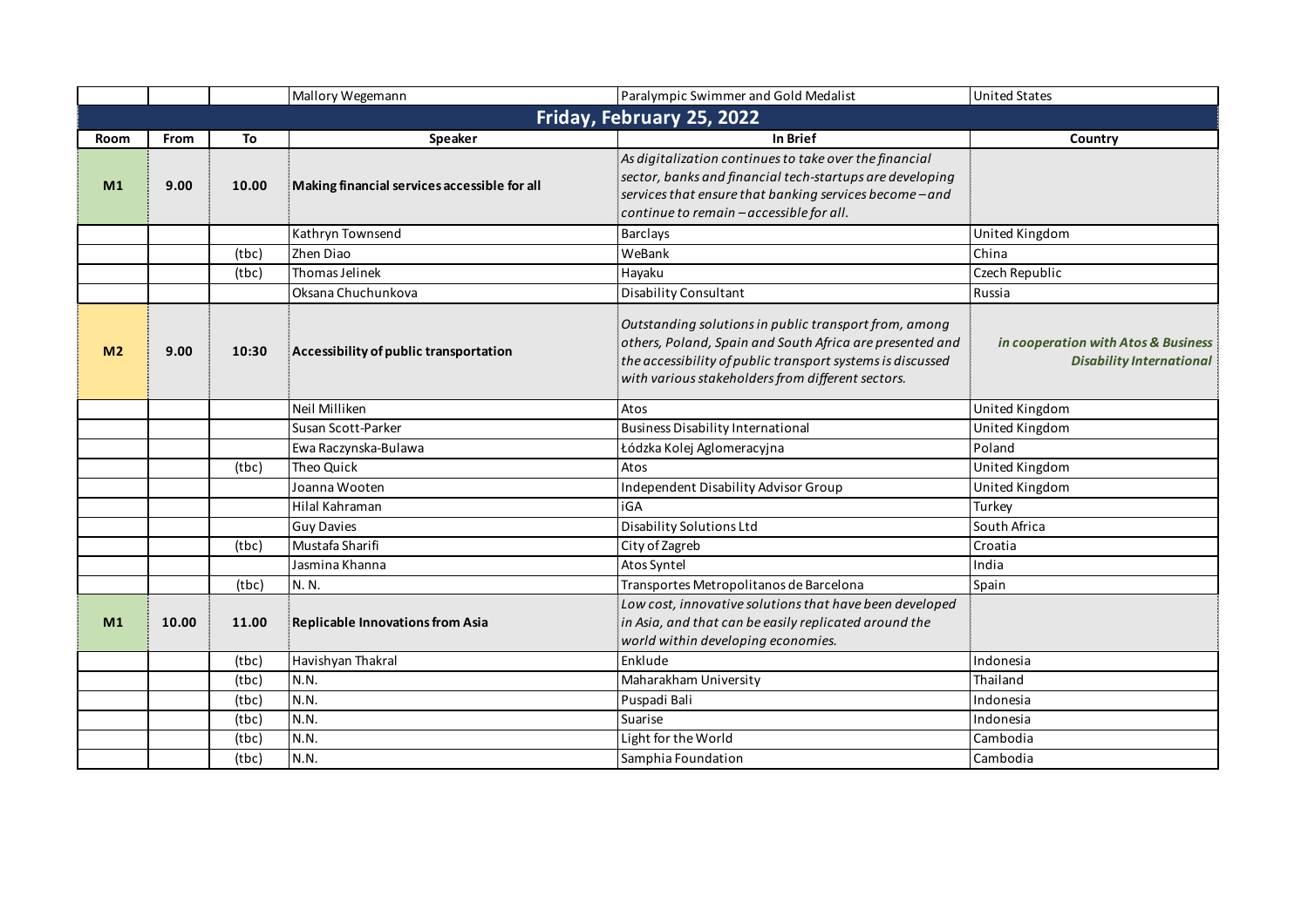| M1             | 11.00 | 12.00 | Inclusive and accessible universities                                          | In this session, various approaches for creating an<br>accessible and inclusive environment for students and<br>teachers in universities are presented; from buildings to<br>online teaching; from careers to alternative teaching<br>materials. |                                                                              |
|----------------|-------|-------|--------------------------------------------------------------------------------|--------------------------------------------------------------------------------------------------------------------------------------------------------------------------------------------------------------------------------------------------|------------------------------------------------------------------------------|
|                |       |       | Jason Weedon                                                                   | Central European University                                                                                                                                                                                                                      | Austria                                                                      |
|                |       |       | Josefina Ocampo                                                                | University of Tucuman                                                                                                                                                                                                                            | Argentina                                                                    |
|                |       |       | Arifur Rahman                                                                  | Young Power in Social Action (YPSA)                                                                                                                                                                                                              | Bangladesh                                                                   |
|                |       |       | Wajdi Wazza                                                                    | King Abdulaziz University                                                                                                                                                                                                                        | Saudi Arabia                                                                 |
|                |       |       | N.N.                                                                           | Zayeed University                                                                                                                                                                                                                                | <b>United Arab Emirates</b>                                                  |
| M1             | 12.00 | 13.00 | Innovative Practices in Disability-Inclusive Disaster<br><b>Risk Reduction</b> | How can emergency-procedures be more accessible and<br>inclusive? How can refugee camps be made more<br>accessible? In this session, innovative practices from<br>countries like Thailand, Zambia, and Israel are presented.                     |                                                                              |
|                |       |       | Michal Rimon                                                                   | Access Israel                                                                                                                                                                                                                                    | Israel                                                                       |
|                |       |       | <b>Talal Waheed</b>                                                            | <b>CBM</b>                                                                                                                                                                                                                                       | Pakistan                                                                     |
|                |       |       | Oliver Neuschäfer                                                              | CBM                                                                                                                                                                                                                                              | Germany                                                                      |
|                |       |       | Khalil A. Hamad                                                                | World Vision                                                                                                                                                                                                                                     | Iraq                                                                         |
|                |       |       | Doreen Chizyuka                                                                | <b>World Vision</b>                                                                                                                                                                                                                              | Zambia                                                                       |
|                |       |       | Mohammad Monjurul Habib                                                        | Centre for Disability in Development                                                                                                                                                                                                             | Bangladesh                                                                   |
| M <sub>2</sub> | 11.00 | 13.00 | The Accessible Tourism Summit                                                  | The Accessible Tourism Summit covers the whole travel<br>chain, presenting leading experts from around the globe<br>and innovative solutions, with a special focus on the<br>current pandemic.                                                   | in cooperation with ENAT (European<br><b>Network for Accessible Tourism)</b> |
|                |       |       | Ivor Ambrose                                                                   | <b>ENAT</b>                                                                                                                                                                                                                                      | Greece                                                                       |
|                |       |       | Anna Grazia Laura                                                              | <b>ENAT</b>                                                                                                                                                                                                                                      | Italy                                                                        |
|                |       |       | Dale Reardon                                                                   | <b>Travel for All</b>                                                                                                                                                                                                                            | Australia                                                                    |
|                |       |       | Renat Anpilogov                                                                | Globe4all                                                                                                                                                                                                                                        | Russia                                                                       |
|                |       |       | Nadezhda Anpilogova                                                            | Globe4all                                                                                                                                                                                                                                        | Russia (co-presenter)                                                        |
|                |       |       | Shirit Pearl Levy                                                              | Enosh                                                                                                                                                                                                                                            | Israel                                                                       |
|                |       |       | Hilal Kahraman                                                                 | İGA<br><b>İGA</b>                                                                                                                                                                                                                                | Turkey                                                                       |
|                |       |       | Seben Ayşe Dayı<br>Mark Trieglaff                                              | <b>ACT Services</b>                                                                                                                                                                                                                              | Turkey (co-presenter)<br><b>United States</b>                                |
|                |       |       | Glenda Virginia Durán Caro                                                     | Fundación Eres                                                                                                                                                                                                                                   | Chile                                                                        |
|                |       |       | N.N.                                                                           | Mphasis                                                                                                                                                                                                                                          | India                                                                        |
|                |       | (tbc) | Apoorv Kulkani                                                                 | Ola Mobility Institute                                                                                                                                                                                                                           | India                                                                        |
|                |       |       |                                                                                |                                                                                                                                                                                                                                                  |                                                                              |
|                |       |       | Janice Lintz                                                                   | Disability Activist                                                                                                                                                                                                                              | United States                                                                |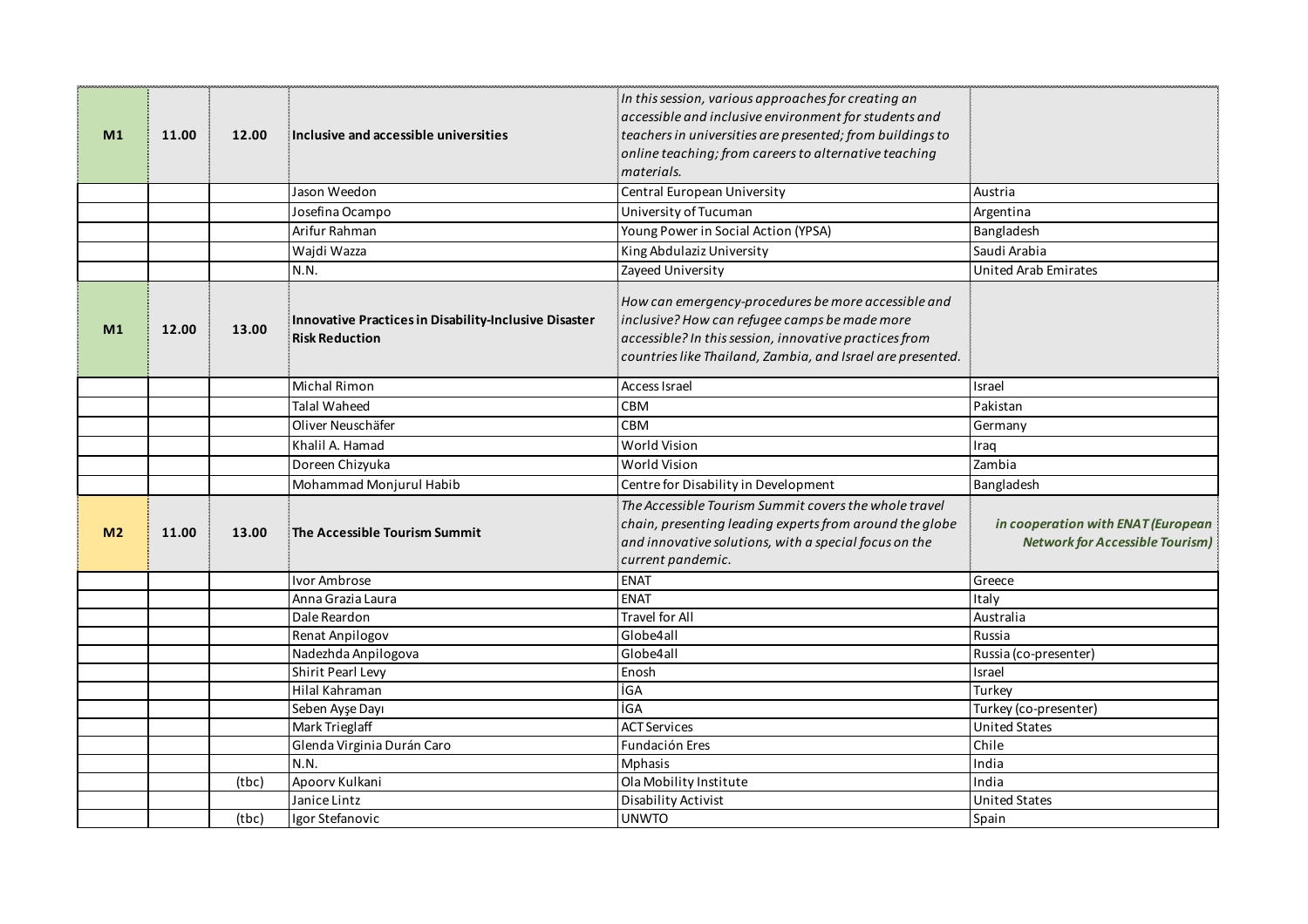| M <sub>1</sub> | 13.00 | 14.00 | Reaching for the Stars: Accessibility in Astronomy    | A session dedicated to the global good practices that are<br>fostering accessibility for scholars and students in<br>astronomy.                                                                                                                                                                                                                                                                |                      |
|----------------|-------|-------|-------------------------------------------------------|------------------------------------------------------------------------------------------------------------------------------------------------------------------------------------------------------------------------------------------------------------------------------------------------------------------------------------------------------------------------------------------------|----------------------|
|                |       | (tbc) | Belén Sapag Muñoz de la Peña                          | Ambassador and Permanent Representative of the Embassy Austria<br>of Chile                                                                                                                                                                                                                                                                                                                     |                      |
|                |       |       | Xing Yi Ang                                           | United Nations Office for Outer Space Affairs                                                                                                                                                                                                                                                                                                                                                  | Austria              |
|                |       |       | Erika Labbé                                           | Diego Portales University                                                                                                                                                                                                                                                                                                                                                                      | Chile                |
|                |       |       | María Argudo-Fernández                                | Catholic University of Valparaiso                                                                                                                                                                                                                                                                                                                                                              | Chile                |
|                |       |       | María Fernanda Durán, CNTAC Coordinator               | Universidad de Chile                                                                                                                                                                                                                                                                                                                                                                           | Chile                |
| M <sub>2</sub> | 13.00 | 14.00 | Audits, Standards and Certifications on Accessibility | Zero Project is presenting outstanding accessibility<br>standards and assessment processes for software and the<br>web, the built environment and general accessibility.                                                                                                                                                                                                                       |                      |
|                |       |       | Andrea Pregel                                         | Sightsavers                                                                                                                                                                                                                                                                                                                                                                                    | United Kingdom       |
|                |       |       | Wolfgang Drabek                                       | <b>OEZIV</b>                                                                                                                                                                                                                                                                                                                                                                                   | Austria              |
|                |       |       | Doris Ossberger                                       | Austrian Federation BSVÖ                                                                                                                                                                                                                                                                                                                                                                       | Austria              |
|                |       |       | Jonathan Hassell                                      | Hassell Inclusion                                                                                                                                                                                                                                                                                                                                                                              | United Kingdom       |
|                |       |       | Yuval Wagner                                          | Access Israel                                                                                                                                                                                                                                                                                                                                                                                  | Israel               |
|                |       |       | Christopher M. Lee                                    | G3ICT                                                                                                                                                                                                                                                                                                                                                                                          | <b>United States</b> |
|                |       | (tbc) | Shilpi Kapoor                                         | <b>BarrierBreak</b>                                                                                                                                                                                                                                                                                                                                                                            | India                |
| M <sub>1</sub> | 14.00 | 15.00 | ICT-Innovation for Inclusion program                  | This session will showcase the initial implementation<br>results of the "ICT-Innovation for Inclusion" program, a<br>joint initiative between Pacto de Productividad Chile, IDB<br>Lab, Fundación Descúbreme and the Zero Project. The<br>program focuses on the replication of three technological<br>solutions that support employment for people with<br>disabilities in Chilean companies. |                      |
|                |       |       | Ingrid Rojas                                          | Pacto de Productividad                                                                                                                                                                                                                                                                                                                                                                         | Chile                |
|                |       |       | Paloma Cid                                            | <b>Fundación ONCE</b>                                                                                                                                                                                                                                                                                                                                                                          | Spain                |
|                |       |       | Carol Moya                                            | <b>INRPAC</b>                                                                                                                                                                                                                                                                                                                                                                                  | Chile                |
|                |       |       | <b>Williams Cuevas</b>                                | Fundación Luz                                                                                                                                                                                                                                                                                                                                                                                  | Chile                |
|                |       |       | Guilherme Braga                                       | Egalité, Diversity & Inclusion                                                                                                                                                                                                                                                                                                                                                                 | <b>Brazil</b>        |
|                |       |       | Julian Tarbox                                         | Enable India                                                                                                                                                                                                                                                                                                                                                                                   | India                |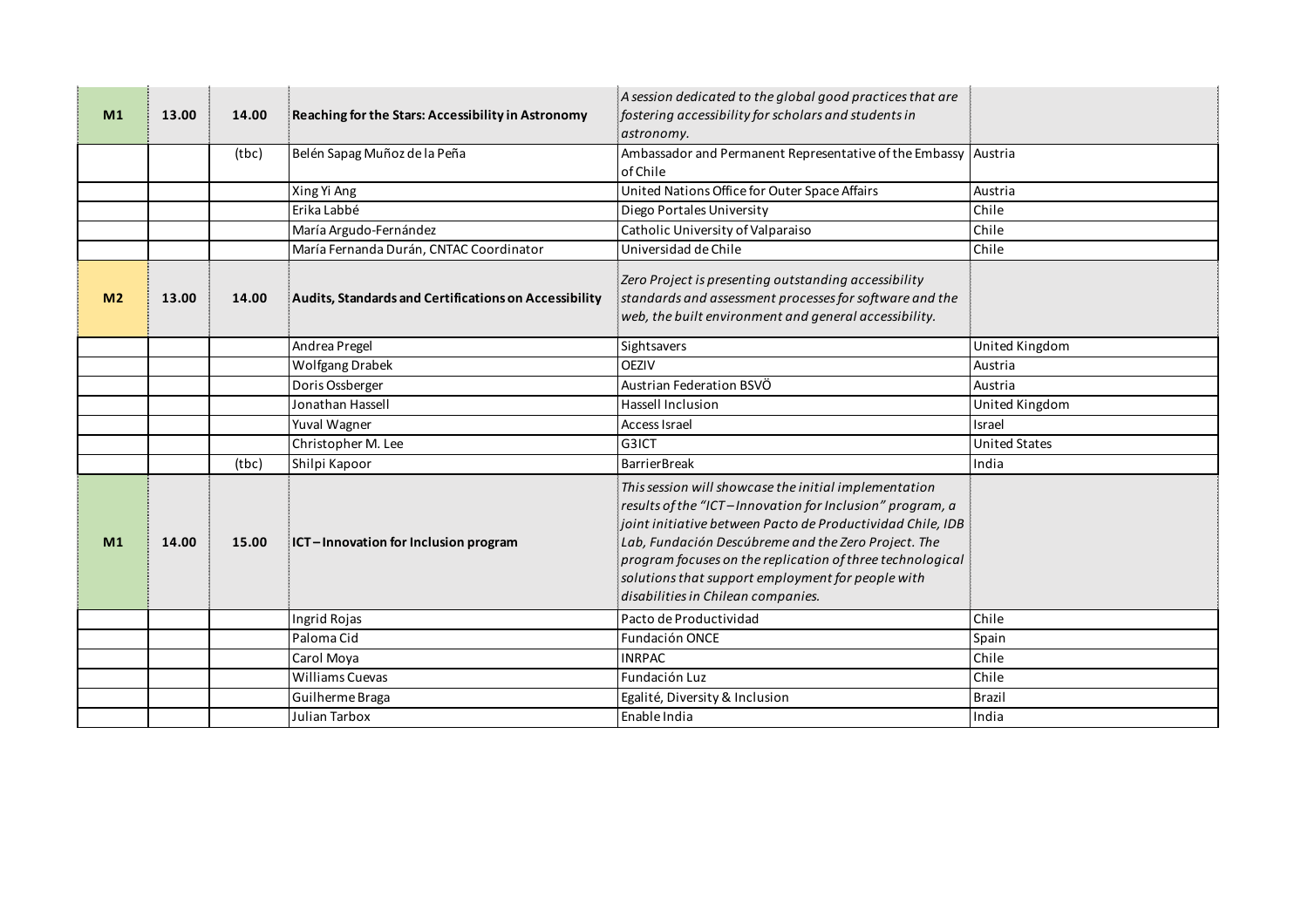| M <sub>2</sub>                          | 14.00 | 15.00 | Cities and the Countdown to Zero                                                                                                                                                               | In this session, the Zero Project will highlight the global<br>strides that have been taken to remove barriers for all in<br>urban environments. Good practices will include among<br>others projects within the public transport realm, as well<br>as community-building measures aimed to bolster the<br>linguistic diversity of all. |                      |  |
|-----------------------------------------|-------|-------|------------------------------------------------------------------------------------------------------------------------------------------------------------------------------------------------|-----------------------------------------------------------------------------------------------------------------------------------------------------------------------------------------------------------------------------------------------------------------------------------------------------------------------------------------|----------------------|--|
|                                         |       |       | Victor Pineda                                                                                                                                                                                  | Smart Cities for All Global Initiative                                                                                                                                                                                                                                                                                                  | <b>United States</b> |  |
|                                         |       |       | Geraldine Guille                                                                                                                                                                               | European Union Agency for Fundamental Rights                                                                                                                                                                                                                                                                                            | Austria              |  |
|                                         |       |       | Mustafa Sharifi                                                                                                                                                                                | City of Zagreb                                                                                                                                                                                                                                                                                                                          | Croatia              |  |
|                                         |       |       | James Lee                                                                                                                                                                                      | City Bridge Trust                                                                                                                                                                                                                                                                                                                       | United Kingdom       |  |
|                                         |       |       | Fernanda Costa Peixoto Primo                                                                                                                                                                   | Curitiba City Hall                                                                                                                                                                                                                                                                                                                      | <b>Brazil</b>        |  |
| M <sub>1</sub>                          | 16.00 | 16.30 | <b>Closing Ceremony</b>                                                                                                                                                                        |                                                                                                                                                                                                                                                                                                                                         |                      |  |
|                                         |       |       |                                                                                                                                                                                                |                                                                                                                                                                                                                                                                                                                                         |                      |  |
| Fireside Talks, February 23 to 25, 2022 |       |       |                                                                                                                                                                                                |                                                                                                                                                                                                                                                                                                                                         |                      |  |
| Room                                    | From  | To    | <b>Speakers</b>                                                                                                                                                                                | <b>Title</b>                                                                                                                                                                                                                                                                                                                            | In Brief             |  |
| <b>Fireside</b><br>Place                |       |       | George Anthony Giannoumis, Oslo Metropolitan<br>University, Norway                                                                                                                             | Decentering Power and Privilege                                                                                                                                                                                                                                                                                                         |                      |  |
| <b>Fireside</b><br>Place                |       |       | Frances West, Frances WestCo with Charlotte Dales &<br>Sarah Bernard, Inclusively Job Plattform, United States<br>(tbc)                                                                        | Authentic Inclusion: the 2022 approach to business<br>transformation                                                                                                                                                                                                                                                                    |                      |  |
| <b>Fireside</b><br>Place                |       |       | Sylvia Göttinger & Dudu Gencel, Vienna Business<br>Agency, Austria                                                                                                                             | Discover Vienna: The Zero Barriers programme                                                                                                                                                                                                                                                                                            |                      |  |
| <b>Fireside</b><br>Place                |       |       | Craig Spence, International Paralympic Committee<br>(IPC), Germany                                                                                                                             | How to engage with the #WeThe15-campaign                                                                                                                                                                                                                                                                                                |                      |  |
| <b>Fireside</b><br>Place                |       |       | Kristin Gilger, Reynolds Professor in Business<br>Journalism, Walter Cronkite School of Journalism and<br>Mass Communication, Arizona State University with<br>Evelyn Brezina, Blogger, Vienna |                                                                                                                                                                                                                                                                                                                                         |                      |  |
| <b>Fireside</b><br>Place                |       |       | Debra Ruh, Billion Strong, United States                                                                                                                                                       | <b>Billion Strong</b>                                                                                                                                                                                                                                                                                                                   |                      |  |
| <b>Fireside</b><br>Place                |       |       | Peter Vandor, University of Economics of Vienna,<br>Austria (tbc)                                                                                                                              | Models for Which scaling strategies make sense for<br>different types of Awardees? innovations                                                                                                                                                                                                                                          |                      |  |
| <b>Fireside</b><br>Place                |       |       | Dudu Gencel, Vienna Business Agency, Austria                                                                                                                                                   | Impact Investing                                                                                                                                                                                                                                                                                                                        |                      |  |
| <b>Fireside</b><br>Place                |       |       | Evert-Jan Hoogerwerf, GAATO, Belgium<br>Luc de Witte, GAATO, United Kingdom                                                                                                                    | Challenges regarding outcome and impact of Assistive<br>Technology                                                                                                                                                                                                                                                                      |                      |  |